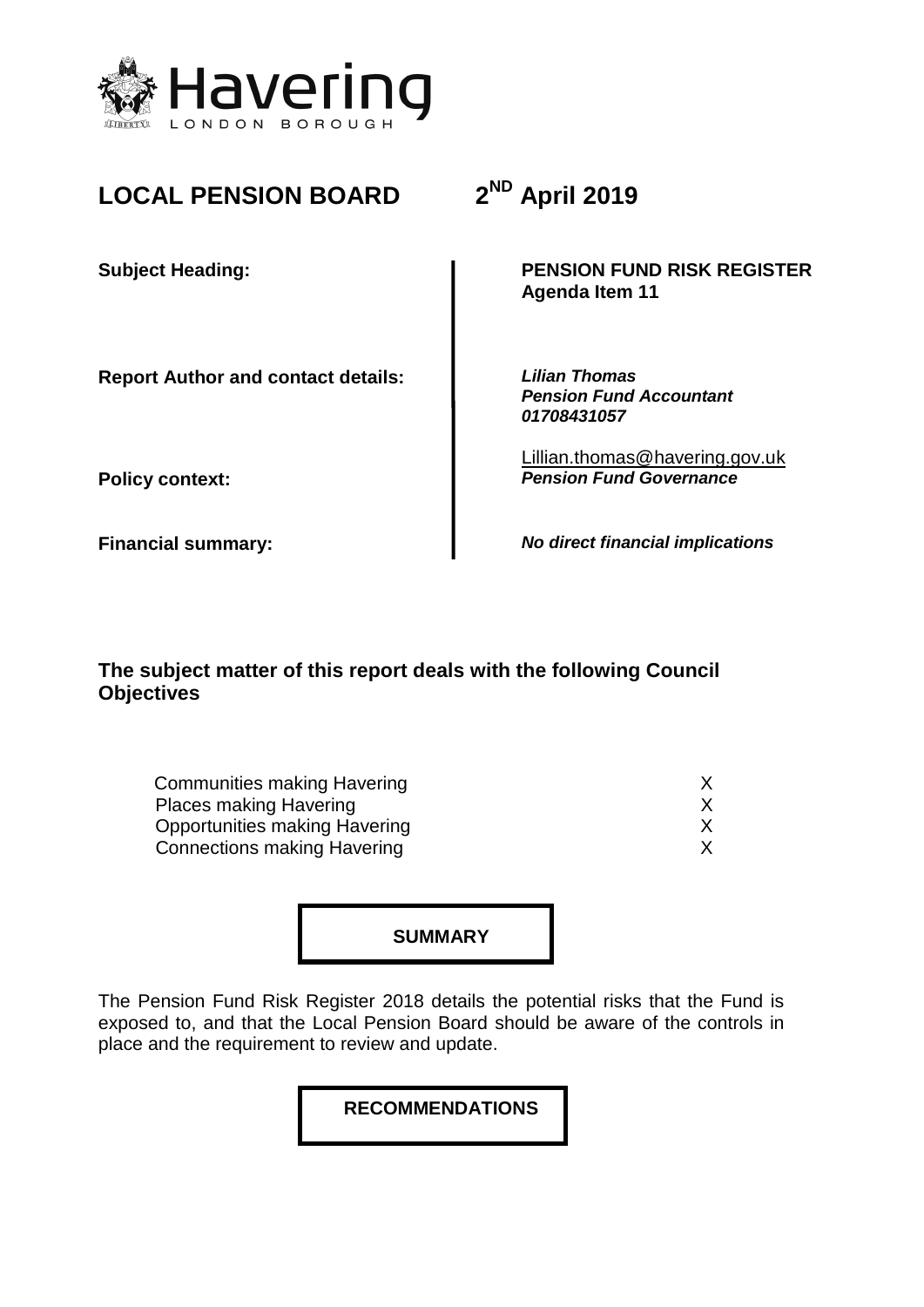The Local Pension Board is recommended to review the content and format of the Havering Pension Fund Risk Register **Appendix A** and to compare this to the CIPFA LGPS example risk register as attached in **Appendix C**.

### **REPORT DETAIL**

#### **1. Background**

- 1.1 Risk management is a key responsibility of those charged with Pension Fund Governance and the need for effective risk management is reflected throughout guidance and regulation in the Local Government Pension Scheme (LGPS), in the *Local Government Pension Scheme (Management and Investment of Funds) Regulations 2016 paragraph 7 (2) (c)* and in the CIPFA publication *Delivering Good Governance in Local Government Pension Funds (2016).*
- 1.2 The LGPS previous legislation *(Management and Investment of Funds) Regulations 2016* Regulation 7 also states that administrating authorities must prepare and publish a statement which states the extent to which an administrating authority complies or does not comply with guidance issued by the Secretary of State. Where it does not comply it must state reasons for non-compliance. (This is known as the Myner's principles). Whilst this is no longer mandatory the Council continues to publish the Myner's Principles to demonstrate good practice.
- 1.3 Myners' principle number three states that the Annual Report of the pension fund should include an overall risk assessment in relation to each of the fund's activities and factors expected to have an impact on the financial and reputational health of the fund. This could be done by summarising the contents of a regularly updated risk register. An analysis of the risks should be reported periodically to the committee, together with necessary actions to mitigate risk and assessment of any residual risk.
- 1.4 The effective management of risk is also an area which is covered within the CIPFA Knowledge and Skills framework recognising the importance that those charged with governance have an understanding of the risks that could impact on the Pension Fund and what steps can be taken to mitigate such risks.

#### **2. Pension Fund Risk Register**

- 2.1 In line with the Local Government Pensions Scheme Regulations (LGPS) and good practice the London Borough of Havering as an administrating authority developed a Pension Fund Risk Register in 2015, which was updated in July 2018 and is attached as **Appendix A** to this report.
- 2.2 The risk register 2018 complies with reference to the CIPFA *Managing Risk in the LGPS (2018*), with input from the Head of Pensions and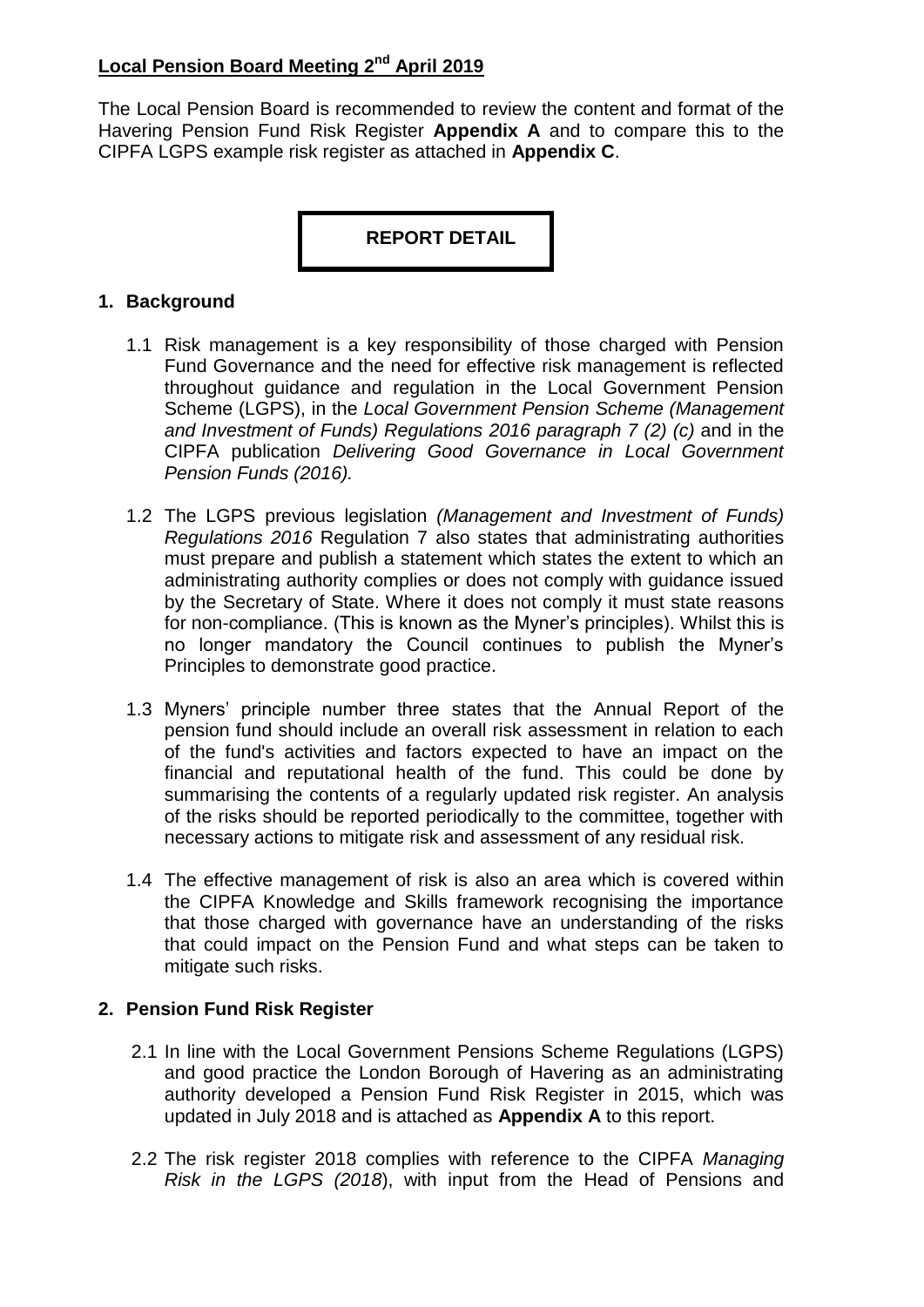Treasury, Director of Exchequer and Transactional Services, Pension Fund Manager, and the Pensions Contract Monitoring Officer.

- 2.3 Havering Pensions Accountancy is within oneSource and as part of the review process in order to produce a standardised register we accessed and perused the risk registers for all 3 boroughs. Within existing registers Havering have identified 7 risks, Newham have identified 14 risks and Bexley have identified 19 risks. (See attached Tri borough comparison as Appendix B for information)
- 2.4 We used the existing Havering risk register and its 7 risks as a base document and incorporated all causes of risk, controls and mitigations from both Newham and Bexley registers into one generic register. (Many areas of risk were already common to each register).
- 2.5 Risks will be generic however actions may differ from borough to borough. In order to assess the risk we used the Bexley impact matrix in the new register as this is more simplified than the previous matrix used in the Havering register. The risk likelihood/impact scores are highlighted in green, amber and red.
- 2.6 The previous Havering risk register was circulated in 2015 and the 17 recommended actions that were identified have been addressed and incorporated in the generic risk register dated July 2018, together with any newly identified actions.
- 2.7 The risk register identifies the key risks that the Pension Fund may face and the measures that can and have been put in place to mitigate those risks. Seven key risks have been identified and recorded in the risk register and summarised below are:
	- 1. Inaccurate three yearly actuarial valuations insufficient funding to meet liabilities
	- 2. Incorrect/Inappropriate Investment Strategy failure to meet strategic objectives by not reducing pension deficit
	- 3. Failure of investments to perform in-line with growth expectations potential loss of money
	- 4. Failure to comply with legislative requirements potential litigations/ reputational risk
	- 5. Inability to manage the Pension Fund and associated services negative impacts upon service provision
	- 6. Failure to effectively enrol new employers/members cash flow impacts and possible litigations
	- 7. Pension Fund payment Fraud potential financial loss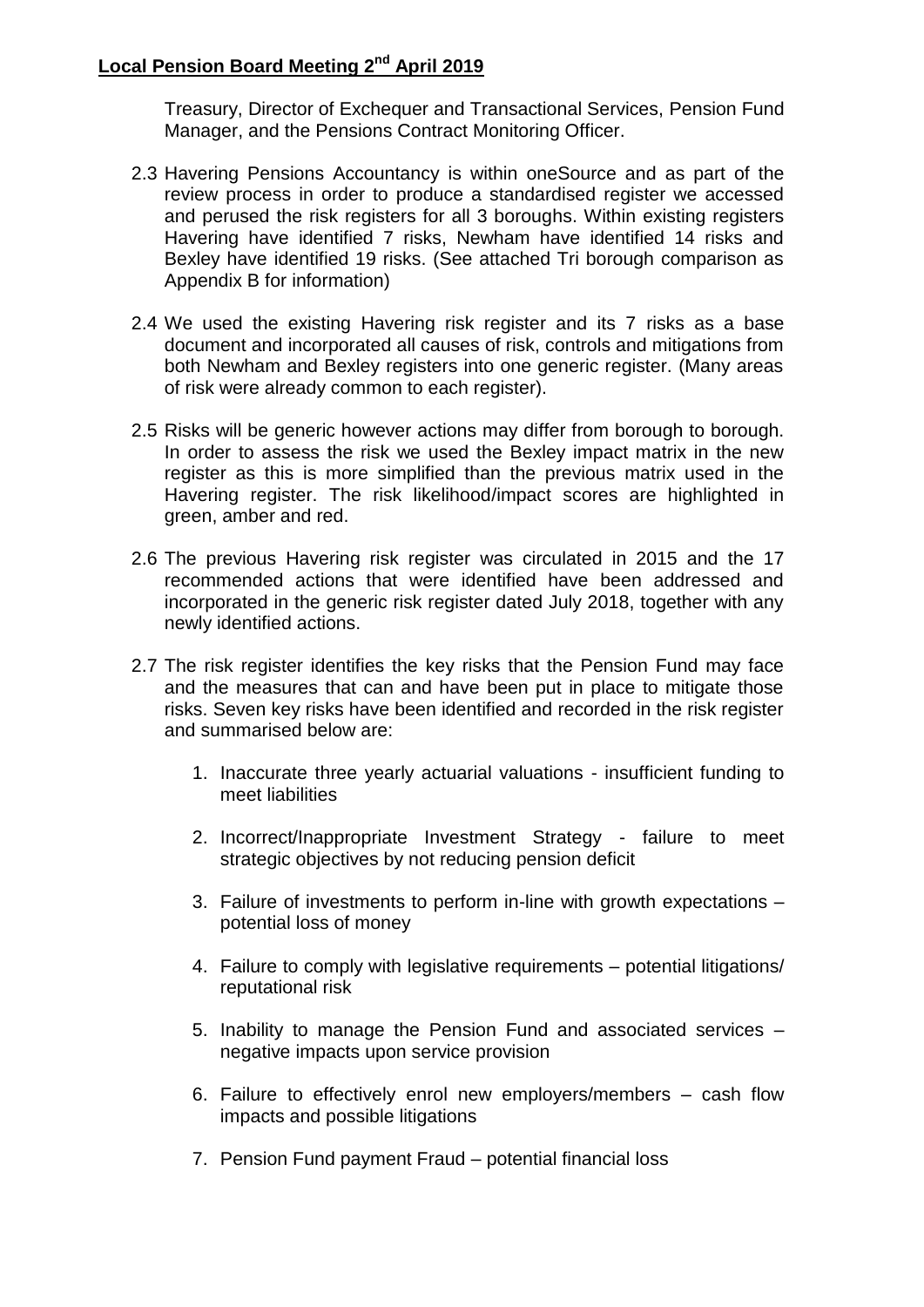- 2.8 It should be recognised that it may not be possible to eliminate all risks but accepting and actively managing risk is crucial to fulfilling the governance of the fund. All risks will be regularly reviewed to ensure that they remain appropriate and that the controls are in place to manage risks where feasible.
- 2.9 The matrix within the register show that risk can be classified as having two measurements that need to be assessed to determine the scale of the risk i.e.
	- **Likelihood**  the possibility that a risk will occur
	- **Impact** the consequences if the risk were to occur

The pension fund uses a 4 x 6 matrix to plot risk likelihood and impact and has set its risk appetite. The green shaded area on the matrix shows the risks where there is good control and the Council is comfortable with that risk. Risks in the amber and red zones are those over which closer control is required.

- 2.10 Upon review there are a number of further actions at present that have been identified to take forward, that will improve the level of mitigations in place with the aim of reducing the likelihood, impact and the score risk.
- 2.11 .Upon review by officers the risk scorings are assessed by the Council as having good controls in place and the Council is comfortable with the risks and the scores, therefore given a green rating.
- 2.12 The benefits of successful risk management are in improved financial performance, better delivery of services, improved Fund governance and compliance
- 2.13 The CIPFA document Managing Risk in the Local Government Pension Fund explains "What is Risk" and "Risk Management", and includes an example Risk Register.(**Appendix C**)
- 2.14 The oneSource risk register should be compared to the CIPFA example risk register to ensure that all risks are encompassed into the Havering version.

 **IMPLICATIONS AND RISKS**

#### **Financial Implications and risks:**

There are no immediate direct financial consequences arising as a result of this report. However, understanding the risks that are present in the Pension Fund and the management of those risks is essential to the overall strategic management of the Pension Fund and the governance role of this Committee. Being able to assess